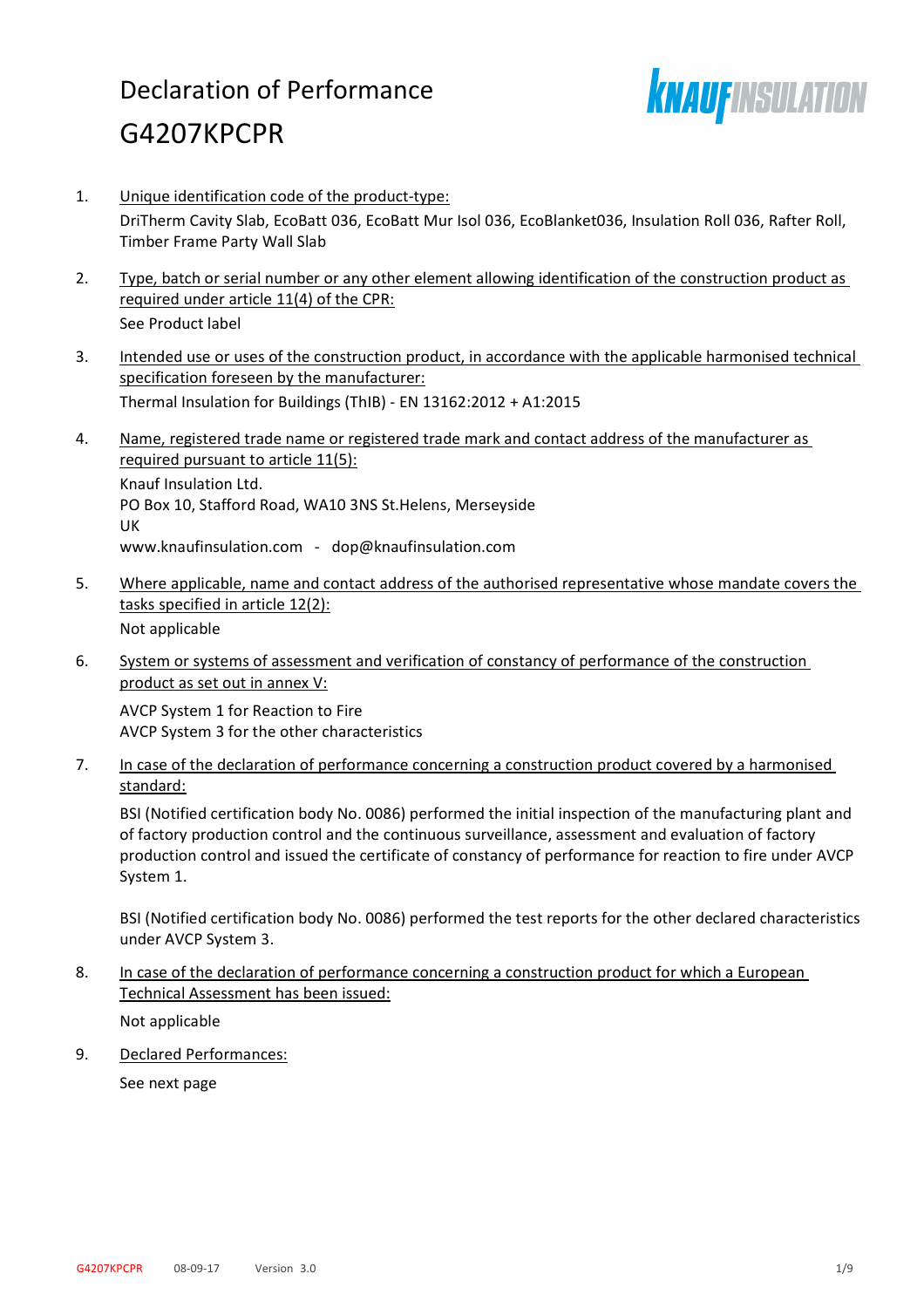# **G4207KPCPR DriTherm Cavity Slab**



| <b>Essential Characteristics</b>                                                 | G4207KPCPR                                                             |                      | Harmonised technical |
|----------------------------------------------------------------------------------|------------------------------------------------------------------------|----------------------|----------------------|
|                                                                                  | Performance                                                            | DriTherm Cavity Slab | standard             |
| <b>Thermal Resistance</b>                                                        | Thermal conductivity (W/mK)                                            | 0,036                | EN 13162:2012 +      |
|                                                                                  | <b>Thermal Resistance</b>                                              | See product label    | A1:2015              |
|                                                                                  | Thickness range (mm)                                                   | $60 - 150$           |                      |
|                                                                                  | Thickness tolerance                                                    | T <sub>4</sub>       |                      |
| Reaction to Fire                                                                 | Reaction to fire                                                       | A1                   |                      |
| Durability of reaction to fire against heat,<br>weathering, ageing / degradation | <b>Durability Characteristics</b>                                      | $NPD {a}$            |                      |
| Durability of thermal resistance against                                         | <b>Thermal Resistance</b>                                              | $NPD{b}$             |                      |
| heat, weathering, ageing / degradation                                           | Thermal conductivity                                                   | <b>NPD</b>           |                      |
|                                                                                  | Durability characteristics                                             | NPD {c}              |                      |
| Compressive Strength                                                             | Compressive Stress / Compressive<br>Strength                           | <b>NPD</b>           |                      |
|                                                                                  | Point Load                                                             | <b>NPD</b>           |                      |
| Tensile / Flexural strength                                                      | Tensile strength perpendicular faces                                   | NPD {d}              |                      |
| Durability of compressive Strength against<br>ageing / degradation               | Compressive creep                                                      | <b>NPD</b>           |                      |
| <b>Water Permeability</b>                                                        | Short term water absorption                                            | WS                   |                      |
|                                                                                  | Long term water absorption                                             | <b>NPD</b>           |                      |
| Water vapour permeability                                                        | Water vapour transmission, water vapour<br>diffusion resistance factor | <b>NPD</b>           |                      |
| Impact noise transmissions index (for<br>floors)                                 | Dynamic stiffness                                                      | <b>NPD</b>           |                      |
|                                                                                  | Thickness                                                              | <b>NPD</b>           |                      |
|                                                                                  | Compressibility                                                        | <b>NPD</b>           |                      |
|                                                                                  | Air flow resistivity                                                   | <b>NPD</b>           |                      |
| Acoustic absorptions index                                                       | Sound absorption                                                       | <b>NPD</b>           |                      |
| Direct airborne sound insulation index                                           | Air flow resistivity                                                   | <b>NPD</b>           |                      |
| Release of dangerous substances to the<br>indoor environment                     | Release of dangerous substances                                        | NPD {e}              |                      |
| Continuous glowing combustion                                                    | Continuous glowing combustion                                          | NPD {e}              |                      |
|                                                                                  | NPD - No performance determined                                        |                      |                      |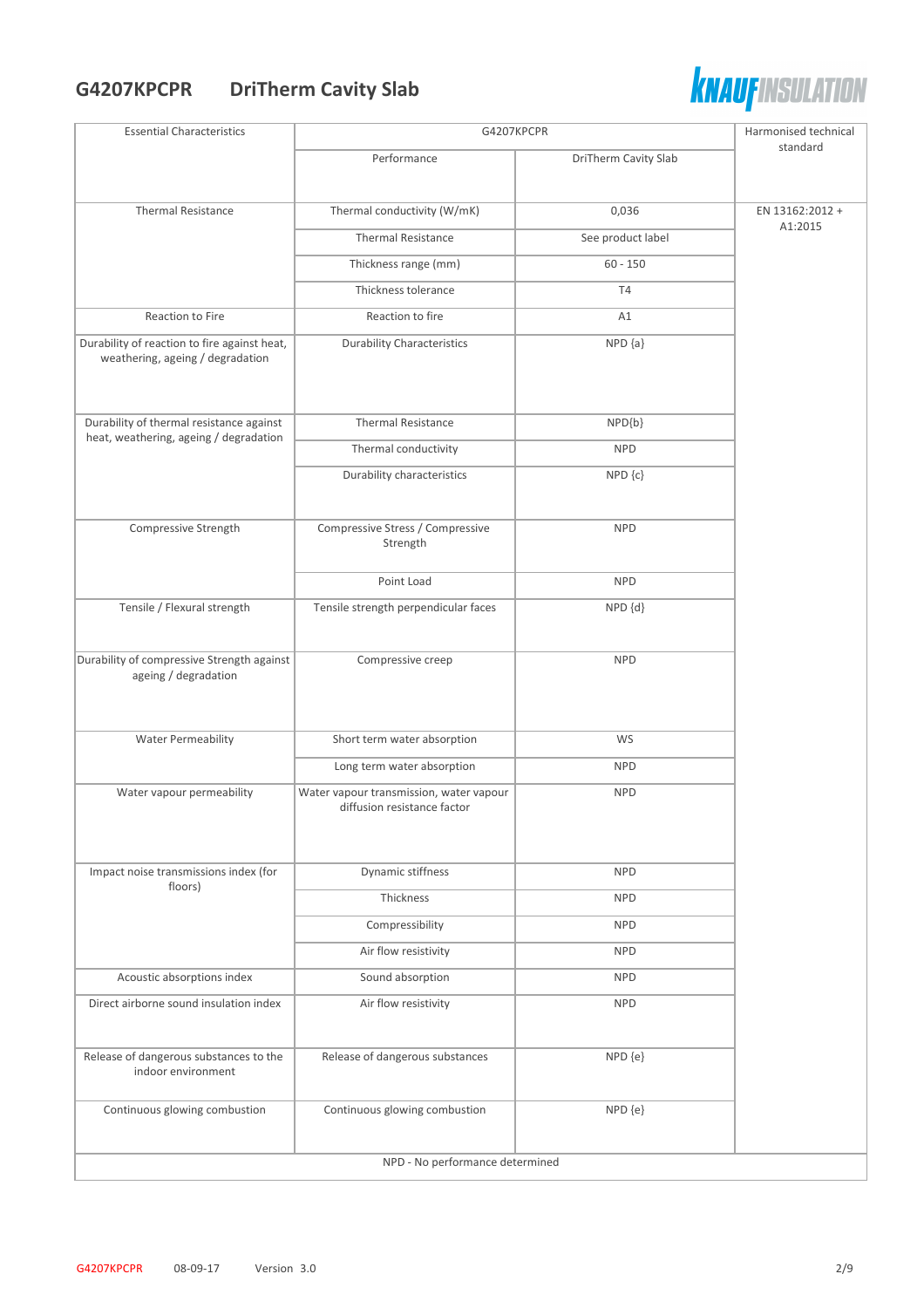#### **G4207KPCPR EcoBatt 036**



| <b>Essential Characteristics</b>                                                 | G4207KPCPR                                   |                   | Harmonised technical       |
|----------------------------------------------------------------------------------|----------------------------------------------|-------------------|----------------------------|
|                                                                                  | Performance                                  | EcoBatt 036       | standard                   |
|                                                                                  |                                              |                   |                            |
| <b>Thermal Resistance</b>                                                        | Thermal conductivity (W/mK)                  | 0,036             | EN 13162:2012 +<br>A1:2015 |
|                                                                                  | <b>Thermal Resistance</b>                    | See product label |                            |
|                                                                                  | Thickness range (mm)                         | $45 - 220$        |                            |
|                                                                                  | Thickness tolerance                          | T4                |                            |
| Reaction to Fire                                                                 | Reaction to fire                             | A1                |                            |
| Durability of reaction to fire against heat,<br>weathering, ageing / degradation | <b>Durability Characteristics</b>            | $NPD {a}$         |                            |
| Durability of thermal resistance against                                         | <b>Thermal Resistance</b>                    | NPD{b}            |                            |
| heat, weathering, ageing / degradation                                           | Thermal conductivity                         | <b>NPD</b>        |                            |
|                                                                                  | Durability characteristics                   | NPD {c}           |                            |
|                                                                                  |                                              |                   |                            |
| Compressive Strength                                                             | Compressive Stress / Compressive<br>Strength | <b>NPD</b>        |                            |
|                                                                                  | Point Load                                   | <b>NPD</b>        |                            |
| Tensile / Flexural strength                                                      | Tensile strength perpendicular faces         | NPD {d}           |                            |
| Durability of compressive Strength against                                       | Compressive creep                            | <b>NPD</b>        |                            |
| ageing / degradation                                                             |                                              |                   |                            |
|                                                                                  |                                              |                   |                            |
| <b>Water Permeability</b>                                                        | Short term water absorption                  | <b>NPD</b>        |                            |
|                                                                                  | Long term water absorption                   | <b>NPD</b>        |                            |
| Water vapour permeability                                                        | Water vapour transmission, water vapour      | <b>NPD</b>        |                            |
|                                                                                  | diffusion resistance factor                  |                   |                            |
|                                                                                  |                                              |                   |                            |
| Impact noise transmissions index (for                                            | Dynamic stiffness                            | <b>NPD</b>        |                            |
| floors)                                                                          | Thickness                                    | <b>NPD</b>        |                            |
|                                                                                  | Compressibility                              | <b>NPD</b>        |                            |
|                                                                                  | Air flow resistivity                         | <b>NPD</b>        |                            |
| Acoustic absorptions index                                                       | Sound absorption                             | <b>NPD</b>        |                            |
| Direct airborne sound insulation index                                           | Air flow resistivity                         | <b>NPD</b>        |                            |
|                                                                                  |                                              |                   |                            |
| Release of dangerous substances to the<br>indoor environment                     | Release of dangerous substances              | NPD {e}           |                            |
| Continuous glowing combustion                                                    | Continuous glowing combustion                | NPD {e}           |                            |
| NPD - No performance determined                                                  |                                              |                   |                            |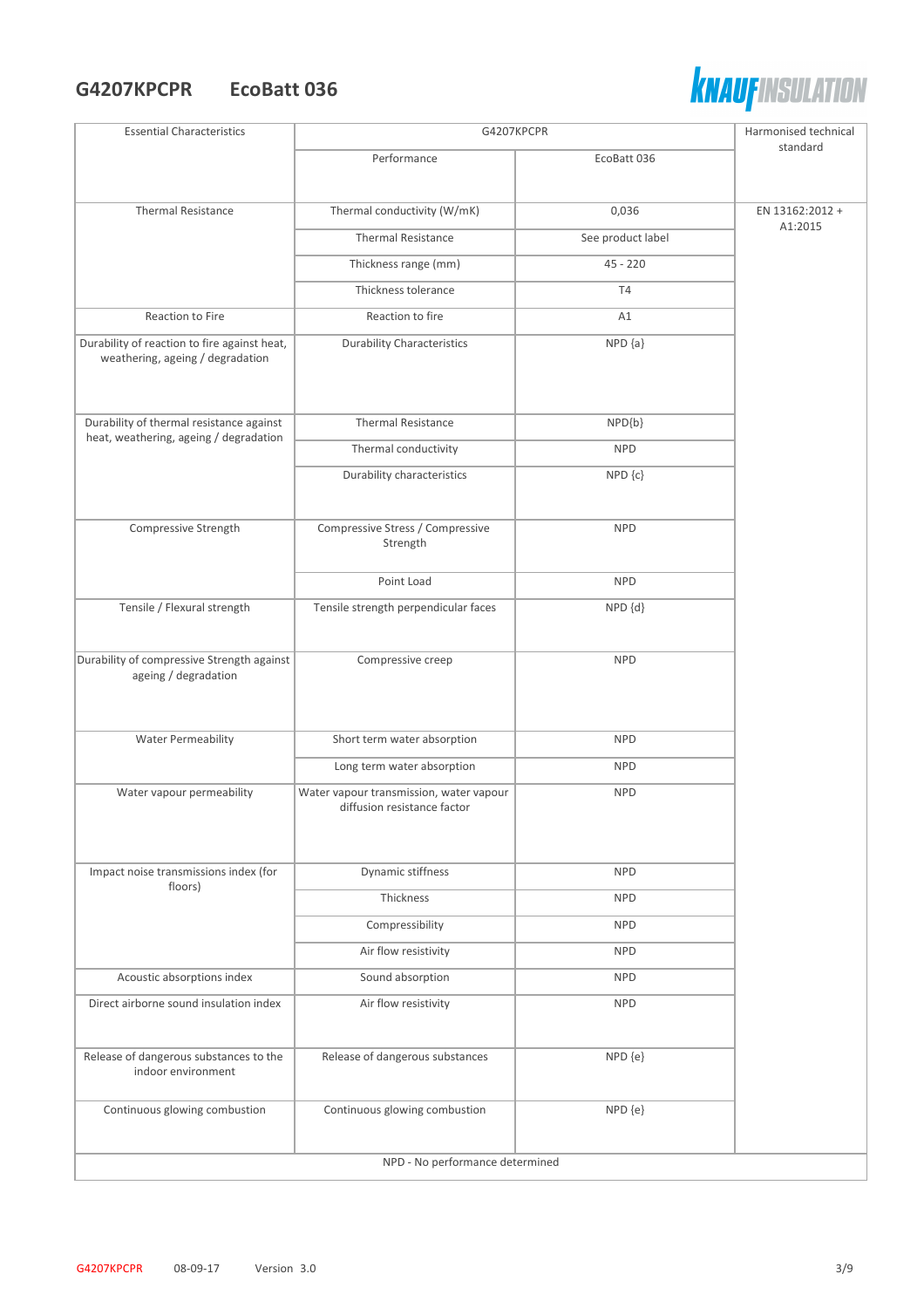#### **G4207KPCPR EcoBatt Mur Isol 036**



| <b>Essential Characteristics</b>                                                 | G4207KPCPR                                                             |                      | Harmonised technical       |
|----------------------------------------------------------------------------------|------------------------------------------------------------------------|----------------------|----------------------------|
|                                                                                  | Performance                                                            | EcoBatt Mur Isol 036 | standard                   |
|                                                                                  |                                                                        |                      |                            |
| <b>Thermal Resistance</b>                                                        | Thermal conductivity (W/mK)                                            | 0,036                | EN 13162:2012 +<br>A1:2015 |
|                                                                                  | <b>Thermal Resistance</b>                                              | See product label    |                            |
|                                                                                  | Thickness range (mm)                                                   | 200                  |                            |
|                                                                                  | Thickness tolerance                                                    | <b>T4</b>            |                            |
| Reaction to Fire                                                                 | Reaction to fire                                                       | A1                   |                            |
| Durability of reaction to fire against heat,<br>weathering, ageing / degradation | <b>Durability Characteristics</b>                                      | $NPD {a}$            |                            |
| Durability of thermal resistance against                                         | <b>Thermal Resistance</b>                                              | $NPD{b}$             |                            |
| heat, weathering, ageing / degradation                                           | Thermal conductivity                                                   | <b>NPD</b>           |                            |
|                                                                                  | Durability characteristics                                             | $NPD$ $\{c\}$        |                            |
| Compressive Strength                                                             | Compressive Stress / Compressive<br>Strength                           | <b>NPD</b>           |                            |
|                                                                                  | Point Load                                                             | <b>NPD</b>           |                            |
| Tensile / Flexural strength                                                      | Tensile strength perpendicular faces                                   | NPD {d}              |                            |
| Durability of compressive Strength against<br>ageing / degradation               | Compressive creep                                                      | <b>NPD</b>           |                            |
| <b>Water Permeability</b>                                                        | Short term water absorption                                            | WS                   |                            |
|                                                                                  | Long term water absorption                                             | <b>NPD</b>           |                            |
| Water vapour permeability                                                        | Water vapour transmission, water vapour<br>diffusion resistance factor | <b>NPD</b>           |                            |
| Impact noise transmissions index (for<br>floors)                                 | Dynamic stiffness                                                      | <b>NPD</b>           |                            |
|                                                                                  | Thickness                                                              | <b>NPD</b>           |                            |
|                                                                                  | Compressibility                                                        | <b>NPD</b>           |                            |
|                                                                                  | Air flow resistivity                                                   | <b>NPD</b>           |                            |
| Acoustic absorptions index                                                       | Sound absorption                                                       | <b>NPD</b>           |                            |
| Direct airborne sound insulation index                                           | Air flow resistivity                                                   | <b>NPD</b>           |                            |
| Release of dangerous substances to the<br>indoor environment                     | Release of dangerous substances                                        | NPD {e}              |                            |
| Continuous glowing combustion                                                    | Continuous glowing combustion                                          | NPD {e}              |                            |
|                                                                                  | NPD - No performance determined                                        |                      |                            |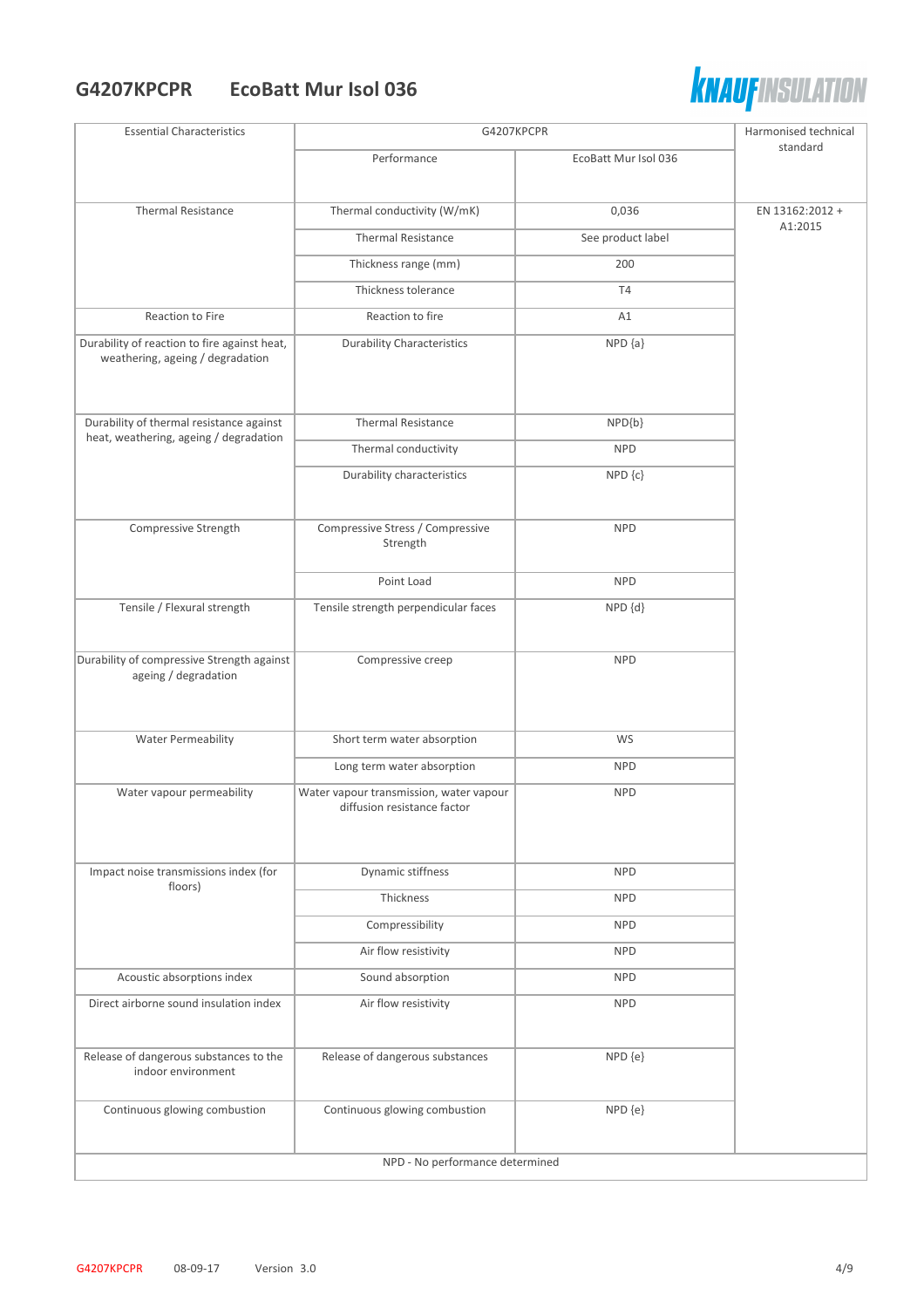## **G4207KPCPR EcoBlanket036**



| <b>Essential Characteristics</b>                                                 | G4207KPCPR                                                             |                   | Harmonised technical |
|----------------------------------------------------------------------------------|------------------------------------------------------------------------|-------------------|----------------------|
|                                                                                  | Performance                                                            | EcoBlanket036     | standard             |
|                                                                                  |                                                                        |                   |                      |
| <b>Thermal Resistance</b>                                                        | Thermal conductivity (W/mK)                                            | 0,036             | EN 13162:2012 +      |
|                                                                                  | <b>Thermal Resistance</b>                                              | See product label | A1:2015              |
|                                                                                  | Thickness range (mm)                                                   | $45 - 195$        |                      |
|                                                                                  | Thickness tolerance                                                    | T <sub>2</sub>    |                      |
| Reaction to Fire                                                                 | Reaction to fire                                                       | A1                |                      |
| Durability of reaction to fire against heat,<br>weathering, ageing / degradation | <b>Durability Characteristics</b>                                      | $NPD {a}$         |                      |
| Durability of thermal resistance against                                         | <b>Thermal Resistance</b>                                              | $NPD{b}$          |                      |
| heat, weathering, ageing / degradation                                           | Thermal conductivity                                                   | <b>NPD</b>        |                      |
|                                                                                  | Durability characteristics                                             | NPD {c}           |                      |
| Compressive Strength                                                             | Compressive Stress / Compressive<br>Strength                           | <b>NPD</b>        |                      |
|                                                                                  | Point Load                                                             | <b>NPD</b>        |                      |
| Tensile / Flexural strength                                                      | Tensile strength perpendicular faces                                   | NPD {d}           |                      |
| Durability of compressive Strength against<br>ageing / degradation               | Compressive creep                                                      | <b>NPD</b>        |                      |
| Water Permeability                                                               | Short term water absorption                                            | <b>NPD</b>        |                      |
|                                                                                  | Long term water absorption                                             | <b>NPD</b>        |                      |
| Water vapour permeability                                                        | Water vapour transmission, water vapour<br>diffusion resistance factor | <b>NPD</b>        |                      |
| Impact noise transmissions index (for                                            | Dynamic stiffness                                                      | <b>NPD</b>        |                      |
| floors)                                                                          | Thickness                                                              | <b>NPD</b>        |                      |
|                                                                                  | Compressibility                                                        | <b>NPD</b>        |                      |
|                                                                                  | Air flow resistivity                                                   | <b>NPD</b>        |                      |
| Acoustic absorptions index                                                       | Sound absorption                                                       | <b>NPD</b>        |                      |
| Direct airborne sound insulation index                                           | Air flow resistivity                                                   | <b>NPD</b>        |                      |
| Release of dangerous substances to the<br>indoor environment                     | Release of dangerous substances                                        | NPD {e}           |                      |
| Continuous glowing combustion                                                    | Continuous glowing combustion                                          | NPD {e}           |                      |
| NPD - No performance determined                                                  |                                                                        |                   |                      |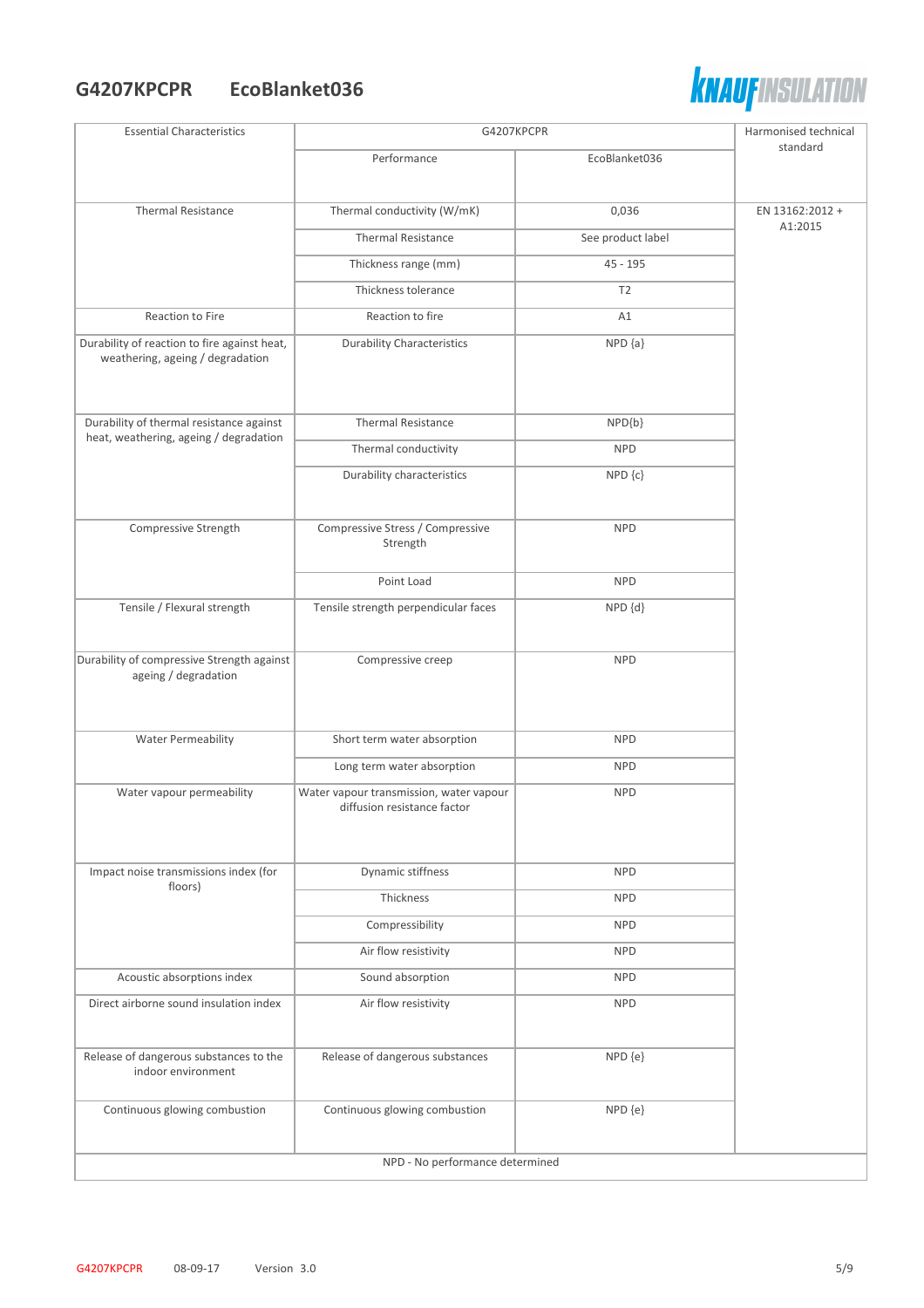#### **G4207KPCPR Insulation Roll 036**



| <b>Essential Characteristics</b>                                                 | G4207KPCPR                                                             |                     | Harmonised technical |
|----------------------------------------------------------------------------------|------------------------------------------------------------------------|---------------------|----------------------|
|                                                                                  | Performance                                                            | Insulation Roll 036 | standard             |
|                                                                                  |                                                                        |                     |                      |
| <b>Thermal Resistance</b>                                                        | Thermal conductivity (W/mK)                                            | 0,036               | EN 13162:2012 +      |
|                                                                                  | <b>Thermal Resistance</b>                                              | See product label   | A1:2015              |
|                                                                                  | Thickness range (mm)                                                   | 95   45             |                      |
|                                                                                  | Thickness tolerance                                                    | $T1$   T2           |                      |
| Reaction to Fire                                                                 | Reaction to fire                                                       | A1   A1             |                      |
| Durability of reaction to fire against heat,<br>weathering, ageing / degradation | <b>Durability Characteristics</b>                                      | $NPD {a}$           |                      |
| Durability of thermal resistance against                                         | <b>Thermal Resistance</b>                                              | $NPD{b}$            |                      |
| heat, weathering, ageing / degradation                                           | Thermal conductivity                                                   | <b>NPD</b>          |                      |
|                                                                                  | Durability characteristics                                             | $NPD$ $\{c\}$       |                      |
|                                                                                  |                                                                        |                     |                      |
| Compressive Strength                                                             | Compressive Stress / Compressive<br>Strength                           | <b>NPD</b>          |                      |
|                                                                                  | Point Load                                                             | <b>NPD</b>          |                      |
| Tensile / Flexural strength                                                      | Tensile strength perpendicular faces                                   | NPD {d}             |                      |
| Durability of compressive Strength against<br>ageing / degradation               | Compressive creep                                                      | <b>NPD</b>          |                      |
| <b>Water Permeability</b>                                                        | Short term water absorption                                            | <b>NPD</b>          |                      |
|                                                                                  | Long term water absorption                                             | <b>NPD</b>          |                      |
| Water vapour permeability                                                        | Water vapour transmission, water vapour<br>diffusion resistance factor | <b>NPD</b>          |                      |
| Impact noise transmissions index (for                                            | Dynamic stiffness                                                      | <b>NPD</b>          |                      |
| floors)                                                                          | Thickness                                                              | <b>NPD</b>          |                      |
|                                                                                  | Compressibility                                                        | <b>NPD</b>          |                      |
|                                                                                  | Air flow resistivity                                                   | <b>NPD</b>          |                      |
| Acoustic absorptions index                                                       | Sound absorption                                                       | <b>NPD</b>          |                      |
| Direct airborne sound insulation index                                           | Air flow resistivity                                                   | <b>NPD</b>          |                      |
| Release of dangerous substances to the<br>indoor environment                     | Release of dangerous substances                                        | NPD {e}             |                      |
| Continuous glowing combustion                                                    | Continuous glowing combustion                                          | NPD {e}             |                      |
|                                                                                  | NPD - No performance determined                                        |                     |                      |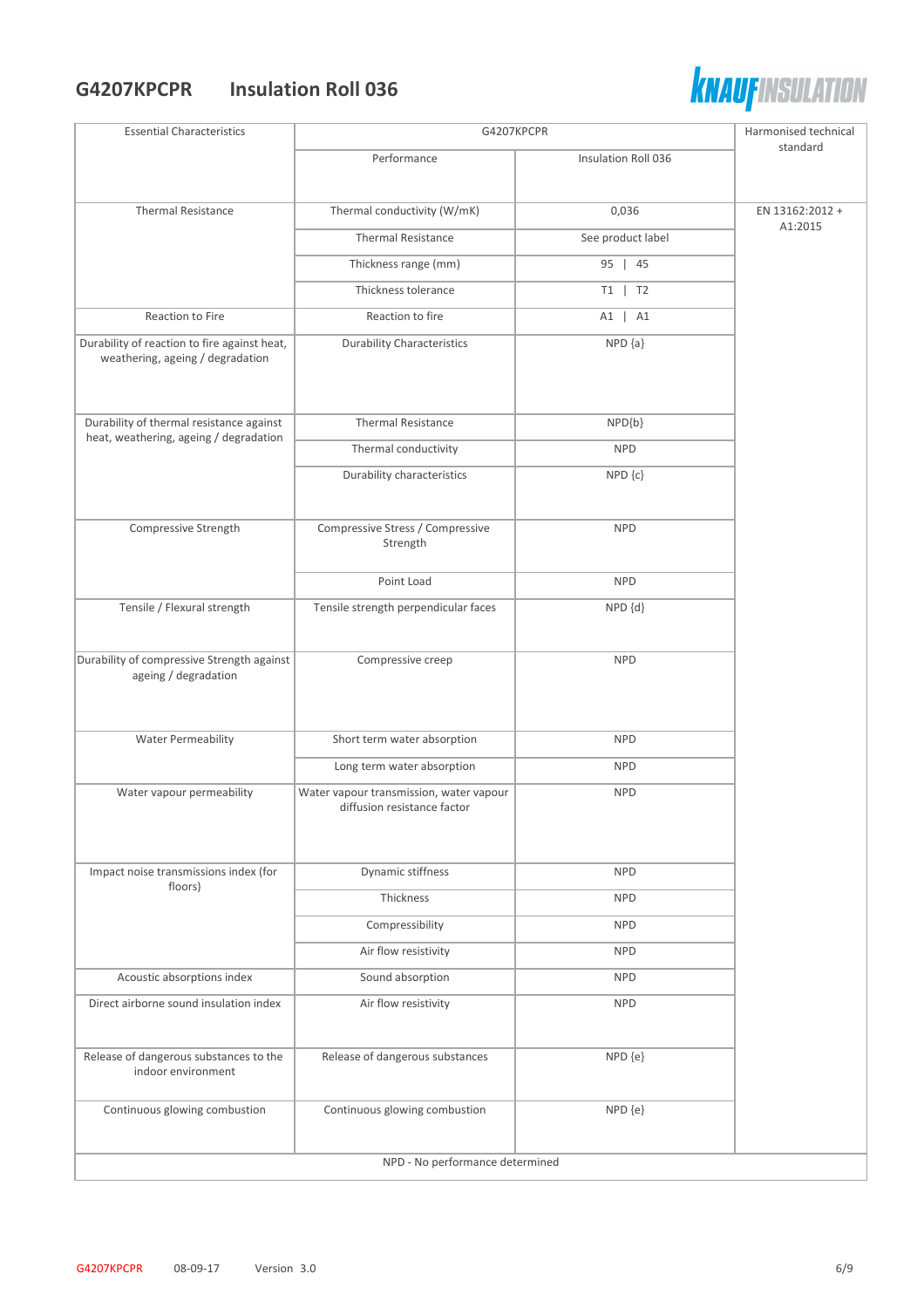## **G4207KPCPR Rafter Roll**



| <b>Essential Characteristics</b>                                                 | G4207KPCPR                                                             |                   | Harmonised technical |
|----------------------------------------------------------------------------------|------------------------------------------------------------------------|-------------------|----------------------|
|                                                                                  | Performance                                                            | Rafter Roll       | standard             |
|                                                                                  |                                                                        |                   |                      |
| <b>Thermal Resistance</b>                                                        | Thermal conductivity (W/mK)                                            | 0,036             | EN 13162:2012 +      |
|                                                                                  | <b>Thermal Resistance</b>                                              | See product label | A1:2015              |
|                                                                                  | Thickness range (mm)                                                   | $175 - 200$       |                      |
|                                                                                  | Thickness tolerance                                                    | T1                |                      |
| Reaction to Fire                                                                 | Reaction to fire                                                       | A1                |                      |
| Durability of reaction to fire against heat,<br>weathering, ageing / degradation | <b>Durability Characteristics</b>                                      | $NPD {a}$         |                      |
| Durability of thermal resistance against                                         | <b>Thermal Resistance</b>                                              | $NPD{b}$          |                      |
| heat, weathering, ageing / degradation                                           | Thermal conductivity                                                   | <b>NPD</b>        |                      |
|                                                                                  | Durability characteristics                                             | NPD {c}           |                      |
|                                                                                  |                                                                        |                   |                      |
| Compressive Strength                                                             | Compressive Stress / Compressive<br>Strength                           | <b>NPD</b>        |                      |
|                                                                                  | Point Load                                                             | <b>NPD</b>        |                      |
| Tensile / Flexural strength                                                      | Tensile strength perpendicular faces                                   | $NPD$ $\{d\}$     |                      |
| Durability of compressive Strength against<br>ageing / degradation               | Compressive creep                                                      | <b>NPD</b>        |                      |
| Water Permeability                                                               | Short term water absorption                                            | <b>NPD</b>        |                      |
|                                                                                  | Long term water absorption                                             | <b>NPD</b>        |                      |
| Water vapour permeability                                                        | Water vapour transmission, water vapour<br>diffusion resistance factor | <b>NPD</b>        |                      |
| Impact noise transmissions index (for                                            | Dynamic stiffness                                                      | <b>NPD</b>        |                      |
| floors)                                                                          | Thickness                                                              | <b>NPD</b>        |                      |
|                                                                                  | Compressibility                                                        | <b>NPD</b>        |                      |
|                                                                                  | Air flow resistivity                                                   | <b>NPD</b>        |                      |
| Acoustic absorptions index                                                       | Sound absorption                                                       | <b>NPD</b>        |                      |
| Direct airborne sound insulation index                                           | Air flow resistivity                                                   | <b>NPD</b>        |                      |
| Release of dangerous substances to the<br>indoor environment                     | Release of dangerous substances                                        | NPD {e}           |                      |
| Continuous glowing combustion                                                    | Continuous glowing combustion                                          | NPD {e}           |                      |
| NPD - No performance determined                                                  |                                                                        |                   |                      |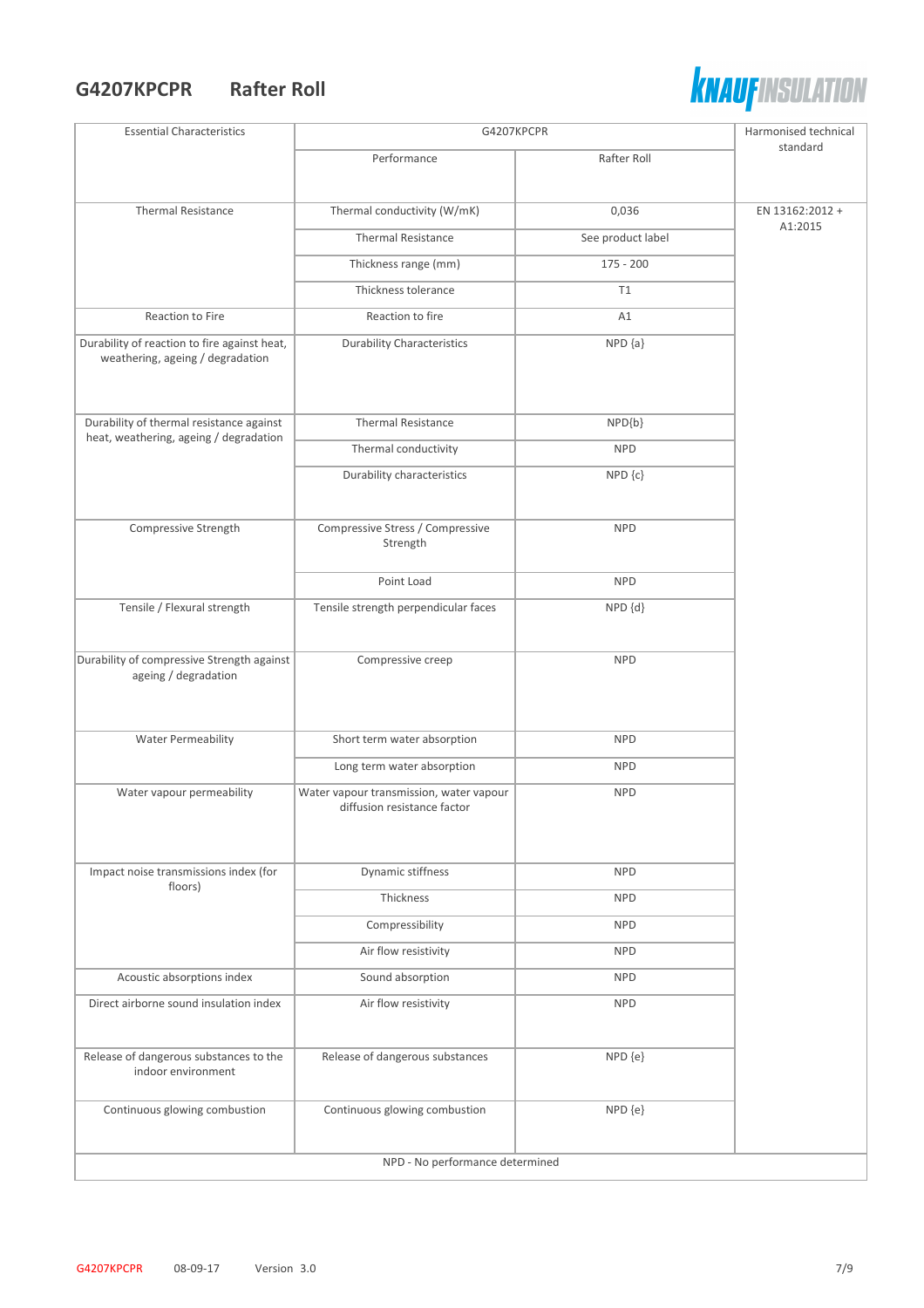# **G4207KPCPR Timber Frame Party Wall Slab**



| <b>Essential Characteristics</b>                                                 | G4207KPCPR                                                             |                              | Harmonised technical |
|----------------------------------------------------------------------------------|------------------------------------------------------------------------|------------------------------|----------------------|
|                                                                                  | Performance                                                            | Timber Frame Party Wall Slab | standard             |
| <b>Thermal Resistance</b>                                                        | Thermal conductivity (W/mK)                                            | 0,036                        | EN 13162:2012 +      |
|                                                                                  | <b>Thermal Resistance</b>                                              | See product label            | A1:2015              |
|                                                                                  | Thickness range (mm)                                                   | $60 - 110$                   |                      |
|                                                                                  | Thickness tolerance                                                    | <b>T4</b>                    |                      |
| Reaction to Fire                                                                 | Reaction to fire                                                       | A1                           |                      |
| Durability of reaction to fire against heat,<br>weathering, ageing / degradation | <b>Durability Characteristics</b>                                      | $NPD$ $\{a\}$                |                      |
| Durability of thermal resistance against                                         | <b>Thermal Resistance</b>                                              | NPD{b}                       |                      |
| heat, weathering, ageing / degradation                                           | Thermal conductivity                                                   | <b>NPD</b>                   |                      |
|                                                                                  | Durability characteristics                                             | NPD {c}                      |                      |
| Compressive Strength                                                             | Compressive Stress / Compressive<br>Strength                           | <b>NPD</b>                   |                      |
|                                                                                  | Point Load                                                             | <b>NPD</b>                   |                      |
| Tensile / Flexural strength                                                      | Tensile strength perpendicular faces                                   | NPD {d}                      |                      |
| Durability of compressive Strength against<br>ageing / degradation               | Compressive creep                                                      | <b>NPD</b>                   |                      |
| <b>Water Permeability</b>                                                        | Short term water absorption                                            | <b>NPD</b>                   |                      |
|                                                                                  | Long term water absorption                                             | <b>NPD</b>                   |                      |
| Water vapour permeability                                                        | Water vapour transmission, water vapour<br>diffusion resistance factor | <b>NPD</b>                   |                      |
| Impact noise transmissions index (for                                            | Dynamic stiffness                                                      | <b>NPD</b>                   |                      |
| floors)                                                                          | Thickness                                                              | <b>NPD</b>                   |                      |
|                                                                                  | Compressibility                                                        | <b>NPD</b>                   |                      |
|                                                                                  | Air flow resistivity                                                   | <b>NPD</b>                   |                      |
| Acoustic absorptions index                                                       | Sound absorption                                                       | <b>NPD</b>                   |                      |
| Direct airborne sound insulation index                                           | Air flow resistivity                                                   | <b>NPD</b>                   |                      |
| Release of dangerous substances to the<br>indoor environment                     | Release of dangerous substances                                        | NPD {e}                      |                      |
| Continuous glowing combustion                                                    | Continuous glowing combustion                                          | NPD {e}                      |                      |
| NPD - No performance determined                                                  |                                                                        |                              |                      |